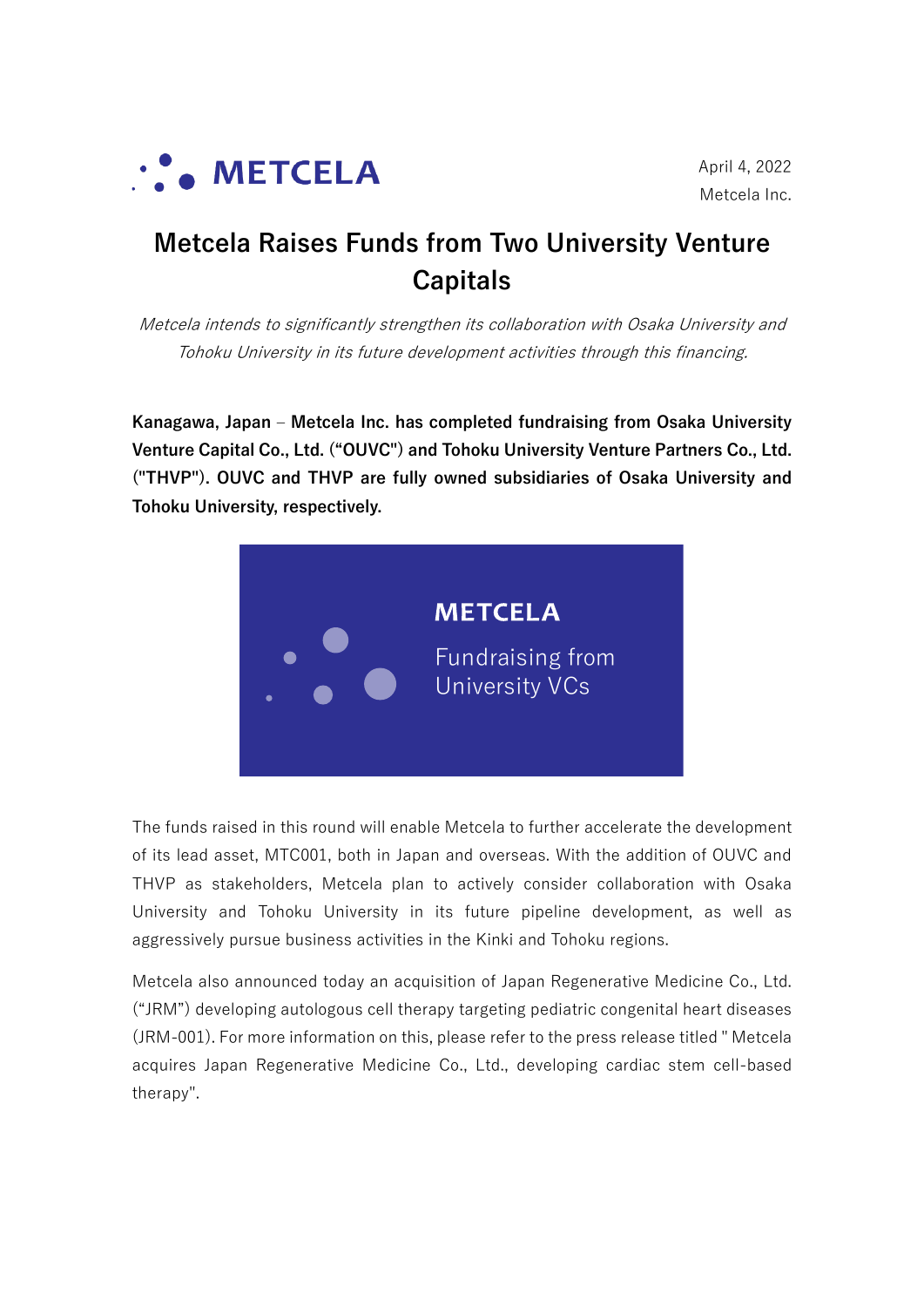#### **Comments from Mr. Yosuke Hirai, Osaka University Venture Capital Co., Ltd.**

OUVC's mission is to support the implementation of research results generated at national universities, and we are very pleased that this investment will support further development of Metcela's product MTC001, which is undergoing investigator-initiated clinical trials at University of Tsukuba. MTC001 holds great promise as an innovative treatment for chronic heart failure, for which there is a huge unmet medical need. We will support Metcela's business, including strengthening collaborations with academia, so that this product can reach as many patients as possible as soon as possible.

#### **Comments from Mr. Osamu Nakagawa, Tohoku University Venture Partners Co., Ltd.**

We decided to invest in Metcela because we have high expectations for the new approach to heart failure treatment using autologous fibroblasts and minimally invasive administration device to regenerate cardiac function. We will assist Metcela on its mission by supporting collaboration with the regenerative medicine research field and related industries in the Tohoku region.

#### **Comments from Kenichi Nogami, Co-founder/ Co-CEO of Metcela Inc.**

Our collaboration with OUVC and THVP is an indication of our strong desire to strengthen our ties with Osaka University and Tohoku University and expand our business in respective areas. Through our collaboration with Japan's leading national universities, we will further up the level of our science and promote clinical development. We will continue to actively engage in open collaboration with different research institutions and companies to provide new treatment options to patients in need.

# **About Osaka University Venture Capital Co., Ltd. (OUVC)**

Osaka University Venture Capital was established in December 2014 with the aim of implementing the world-class research results from national universities into society. We currently operate two investment funds and have invested in over 40 startups.

The path from the university research stage to commercialization is long, and we focus on supporting the growth of our portfolio companies by providing risk money and handson support, which are difficult for private venture capitals and corporates to supplement, so that excellent research results can be returned to society more quickly and smoothly.